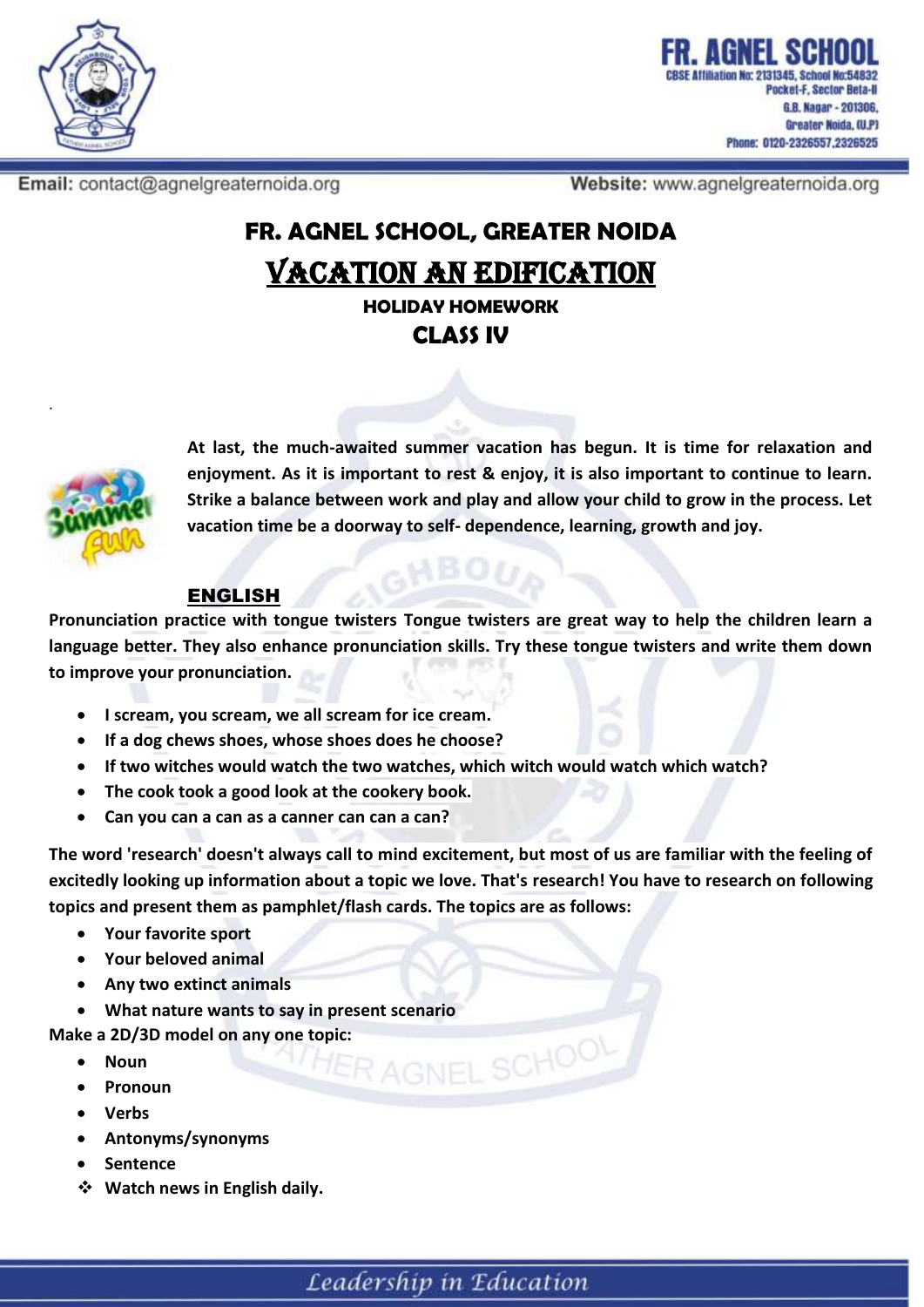

ocket-F, Sector Beta-II G.B. Nagar - 201306, Greater Noida, (U.P) Phone: 0120-2326557.2326525

Email: contact@agnelgreaternoida.org

Website: www.agnelgreaternoida.org

**Do one page English /Hindi hand writing daily. (write quotes on Gratitude)**

## HINDI

| ROLL NO.          | <b>HINDI</b>                                |
|-------------------|---------------------------------------------|
| Roll no. 1 to 10  | हिंदी वर्णमाला से वर्णों का लूडो खेल बनाएँ. |
| Roll no. 11 to 20 | वलोम शब्द वृक्ष बनाएँ । (अ धकतम शब्द 15 )   |
| Roll no. 21 to 30 | संज्ञा उदयान का एक मॉडल बनाए ।              |
| Roll no. 31 to 40 | वशेषण शहर का एक मॉडल बनाएं                  |

### **EVS**

| ROLL NO.          | <b>EVS</b>                       |
|-------------------|----------------------------------|
| Roll no. 1 to 8   | Model of an animal cart.         |
| Roll no. 9 to 16  | Model of any one bird's nest.    |
| Roll no. 17 to 24 | Model of water cycle.            |
| Roll no. 25 to 32 | Model of any one type of bridge. |
| Roll no. 33 to 40 | Model of any one type of house.  |

### Computer

**Draw and name any four examples of MicroComputers in your Computer Notebook.**

### Maths

**Make a creative and handy table book after learning tables from 2 -15. Attempt one of the following:**

- **Make four designs with the help of circles having different centres on A3 sized sheet (Sample pictures attached)**
- **Using seven pieces of a Tangram and make a interesting shape- Paste them on a A3 sized sheet.**
- **Make any four 3- dimensional shapes using matchstick/ straws/ Popsicle sticks.**
- **Practice chapter-1 Number System and chapter -2 Addition of Numbers**